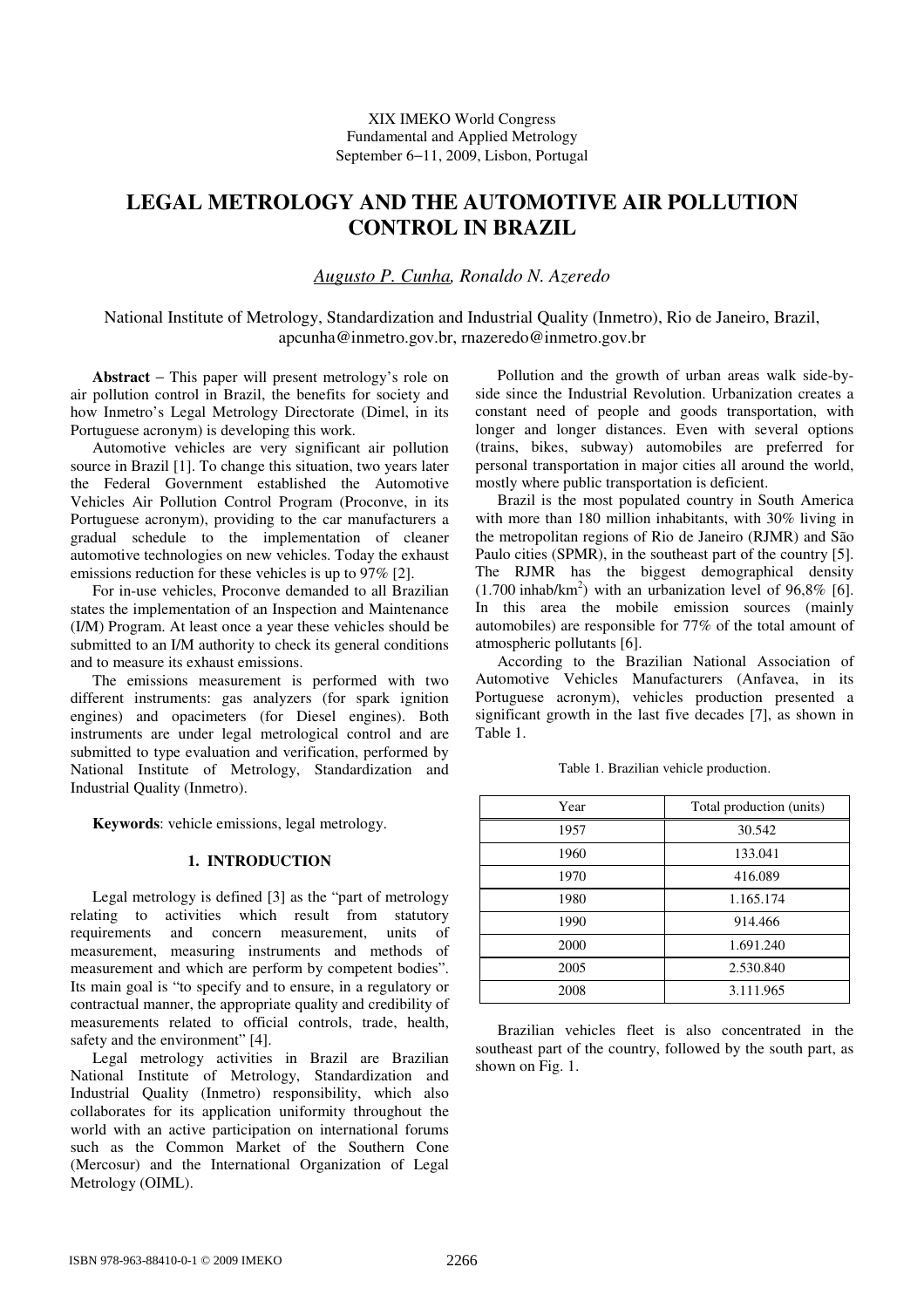

Fig. 1. Vehicle fleet distribution on the 5 Brazilian regions.

Life quality is directly affect by this growing fleet not only when population faces constant traffic jams but also when these vehicles emissions are not controlled, leading to a degradation in air quality. Automotive vehicles emissions contain several compounds like carbon monoxide (CO), nitrogen and sulfur oxides  $(NO<sub>x</sub>$  and  $SO<sub>x</sub>)$ , hydrocarbons (HC) and particulate matter (PM) that may cause health problems.

These pollutants negative effect on human health may be increased when combined with some personal habits (like smoking), previous respiratory diseases (like asthma) or even some specific weather conditions (like very dry weather).

Considering all these factors many countries and world regions developed programs to control vehicle emissions and manage the situation. Some are very know like the Euro Standards (European Union) and Tier Standards (United States of America) and are adopted by other countries, completely or as a reference for their own program/standard.

Brazilian Federal Government established in 1988 the Program for Automotive Vehicles Air Pollution Control (Proconve, in its Portuguese acronym), providing to the automobiles manufacturers a gradual schedule to implement cleaner automotive technologies on new light and heavy vehicles. The program was planned based on developed countries experiences and had good acceptance within all participants (manufacturers, importers, research centers and governmental institutions). It is considered one of the best programs to mobile sources emissions control [2].

Proconve's primary goal is to reduce air contamination fixing emissions limits, inducing manufacturers' technological development and determining that vehicles and engines shall comply with these limits on standardized tests under reference conditions.

Emissions from vehicles with spark ignition (Otto cycle) engines are measured with an instrument named gas analyzer. In a brief description [8], this instrument has a sampling probe that should be introduced into the exhaust tail pipe to take gas samples. This sample is then conducted through the internal gas handling system until the optical bench equipped with non-dispersive infrared technology (NDIR) where carbon monoxide (CO), carbon dioxide  $(CO<sub>2</sub>)$  and hydrocarbons (HC) can be measured. Once these components have different optical responses (CO @ 4,7 µm, CO<sub>2</sub>  $\omega$  4,2 µm and HC  $\omega$  3,3 µm) the measurement can be simultaneous.

Emissions from Diesel cycle engines are measured with a partial flow opacimeter [9]. This instrument has an internal measuring chamber with a light source and a receiver (photocell or a photo diode) with known distance between them  $(L_A)$  and known response value with clean air inside the chamber. When the opacimeter's sampling probe is introduced into the exhaust tail pipe smoke fills the measuring chamber and changes the receiver reading. This variation is used to calculate smoke opacity (N) which can be converted into light absorption coefficient (*k*) using the Beer-Lambert Law (1).

$$
k = \frac{-1}{L_A} \times \ln\left(1 - \frac{N}{100}\right) \tag{1}
$$

#### **2. METHODOLOGY**

Since 1996 is Inmetro's responsibility to provide reliability to measurements performed with gas analyzers and opacimeters. The method to achieve this goal is to submit these instruments to legal metrological control, which was divided into two different parts: Type Evaluation and Verifications (initial and subsequent).

#### *2.1. Type Evaluation*

All new models shall be submitted to type evaluation before they are put on the market. This process consists of systematic evaluation and performance testing of two units of each instrument model (or type) against documented requirements. All results are contained in an evaluation report and if these units fulfil all requirements the model may be approved [3].

In Brazil the requirements are documented on a Technical Metrological Regulation (TMR), specific for each kind of instrument. The TMR is usually written based on a recommendation of the International Organization of Legal Metrology (OIML). If there's no recommendation available the TMR requirements should be based on another international document with wide acceptance, such as International Organization for Standardization (ISO) or International Electrotechnical Commission (IEC) documents.

The type evaluation process comprises a documental evaluation (instruction manuals, drawings, etc), a visual inspection (markings, correct use of measuring units, indications legibility, etc) and the performance tests.

#### *2.1.1. Gas analyzers*

Between 1996 and 2000 there was no Brazilian TMR available and type evaluation was performed based directly on the OIML International Recommendation R 99 available at that time (1991 edition). Inmetro selected the main aspects and 11 performance tests stated on that document which should be immediately required and wrote an internal testing procedure to guide its activities [10].

In this period 10 gas analyzers models were submitted to type evaluation and successfully tested under this internal simplified procedure. There was no new model between 2001 and 2005.

In 2000 the OIML R 99 was revised and became an ISO and OIML joint publication named *ISO 3930/OIML R 99 Instruments for measuring vehicle exhaust emissions* [8].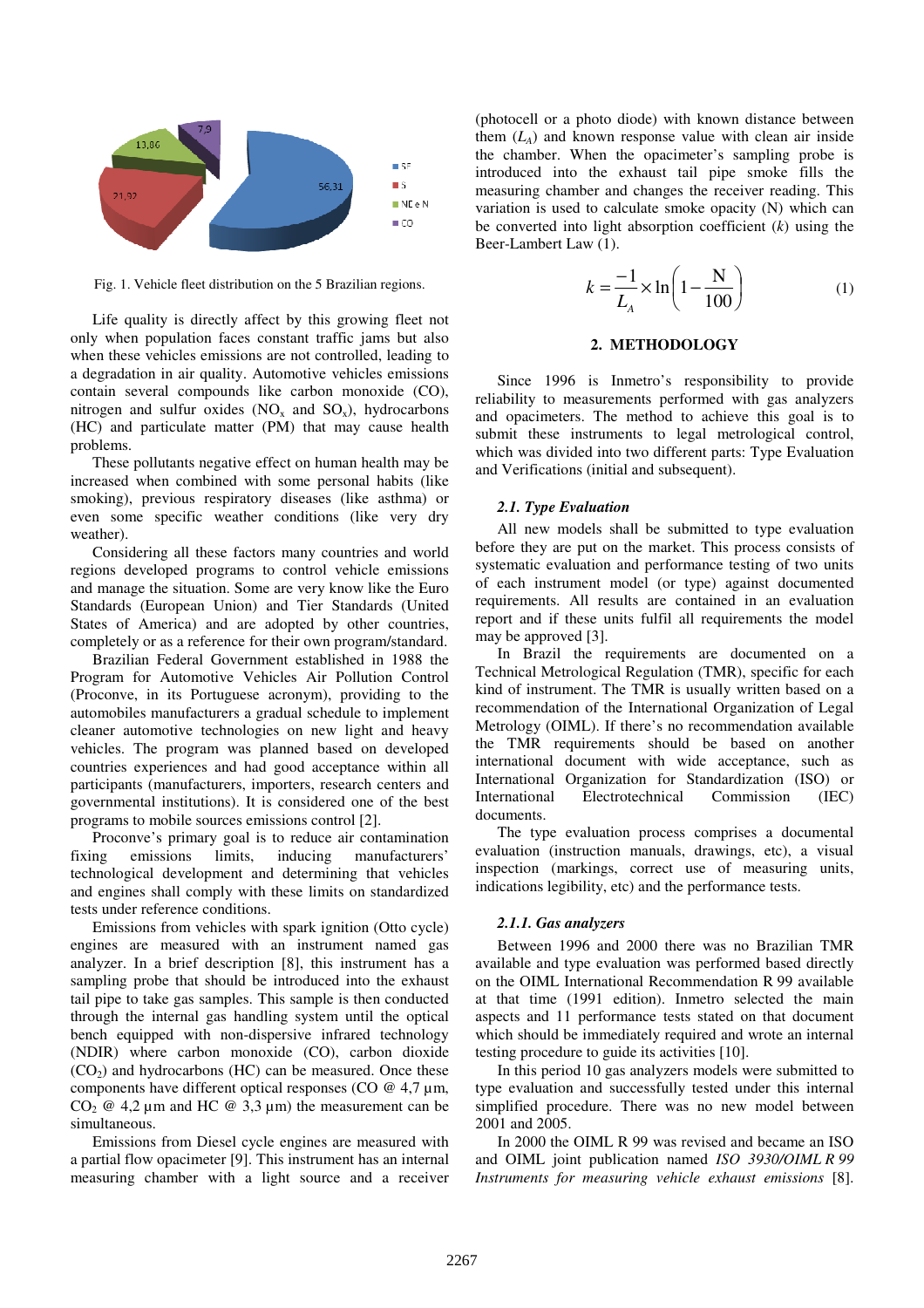This version is more detailed and prescribes 23 performance tests for gas analyzers type evaluation.

The Brazilian TMR [11] for gas analyzers was published on August '05, covering all the ISO 3930/OIML R 99 requirements and 22 performance tests. In the following year two new models were sent to type evaluation and Inmetro also began to recall the manufacturers and importers to submit their models again, now based on the updated document. From the 10 previous models only 5 were still on the market.

Due to Inmetro's internal problems this new tests round couldn't be completed at that time and these activities were suspended until July '08.

To restart the job Inmetro decided to divide the type evaluations into a two stages process [12]. The first stage comprises documental evaluation, visual inspection and seven performance tests. If the model is successful in this stage it's considered approved for a 2 years period, in which the complementary 15 performance tests shall be performed. Definitive approval is obtained only when the whole process is concluded.

If the model has been submitted to type evaluation before on other country, Inmetro also decided to allow manufacturers and importers to present these evaluation reports issued by metrological authorities. These reports may be considered and exempt the model from some tests only if they have been performed as defined on ISO 3930/OIML R 99 [12].

The reference for gas analyzers' adjustment and performance tests are gaseous mixtures with known concentration of  $CO$ ,  $CO<sub>2</sub>$  and HC (propane), simulating the automotive smoke exhaustion into the device's measuring chamber. These mixtures' composition shall be certified to comply with uncertainty requirements (1% or less) by a competent authority and shall be traceable to national, regional or international standards.

### *2.1.2. Opacimeters*

Like gas analyzers, opacimeters type evaluation was performed without a Brazilian TMR. There was also an internal procedure based on international documents from ISO, IEC and the Physikalisch-Technische Bundesanstalt (PTB, german metrologyl institute). There is no OIML recomendation for opacimeters.

Between 1996 and 2000 nine opacimeter models were submitted to type evaluation and successfully tested under this internal procedure. There was no new model between 2001 and 2007.

Around October '07 two new opacimeter models asked for type approval and Inmetro started to develop its TMR. It was decided that the document should be based only on the ISO 11614 [9] because it may be more accepted (once it's an International Standard) and some of the previous reference documents were outdated.

The opacimeter TMR [13] was published on February '08 and the type evaluation process has only one stage, providing a definitive approval for models that comply with the TMR. Since then other two new models asked for approval and from the 9 previous models only 5 were still on the market.

The adjustment and performance tests of the opacimeter proceed as follows:

First the electric circuit of the light source and receiver shall be adjustable so that the readout can be reset to zero when the light flux passes through the measuring chamber filled with clean air. The opacimeter shall provide means of setting and checking full scale (e.g. by the use of a neutral optical density filter perpendicular to the light beam or, in the case of apparatus which read to 100% opacity, by turning off or blocking the light source completely).

In order to ensure that the apparatus is correctly adjusted for zero before the measurement begins, the opacimeter shall have an automatic or semi-automatic sequence.

The next step is to carry out an intermediate check with a neutral optical density filter applied perpendicular to the light beam which shall represent gas opacity between 15% and 80% of full scale and known to an accuracy of  $\pm 1\%$ opacity. It is important to be noted that these method, using neutral optical density filter, simulates the automotive smoke exhaustion into the measurement chamber.

## *2.2. Initial verification*

Measuring instrument verification is the procedure (other than type evaluation) which includes the examination and marking and/or issuing of a verification certificate, that ascertains and confirms that the measuring instrument complies with the statutory requirements [3]. In Brazil the requirements are stated on the same TMR used for type evaluation.

Every new instruments shall be submitted to initial verification before they are sold to the final user, when are performed some basic tests to confirm that the device keeps the approved model characteristics. Gas analyzers and opacimeters are submitted to 100% initial verification (all units).

If the device passes the tests it is sealed (to prevent unauthorized opening) and receives a verification mark. After this it can be sold on the market and be put in use.

## *2.3. Subsequent verifications*

The TMR may also demand subsequent verifications for the in-use measuring instruments. These verifications may be performed on periodic intervals or by request.

Gas analyzers periodic verifications shall be performed every 6 months. Opacimeters shall be verified once a year.

The instrument owner may request verification before the expiry date of the periodic verification. In this situation it is named voluntary verification and may also be performed at any time when the previous verification is declared to be no longer valid (for instance, after a repair, when the seals and verification marks are removed).

### **3. RESULTS**

### *3.1. Type approval and verifications*

Seven gas analyzers models have partial approval valid for two years (two models are new on the market). All these models are performing the complementary tests, that probably will end up around July '10.